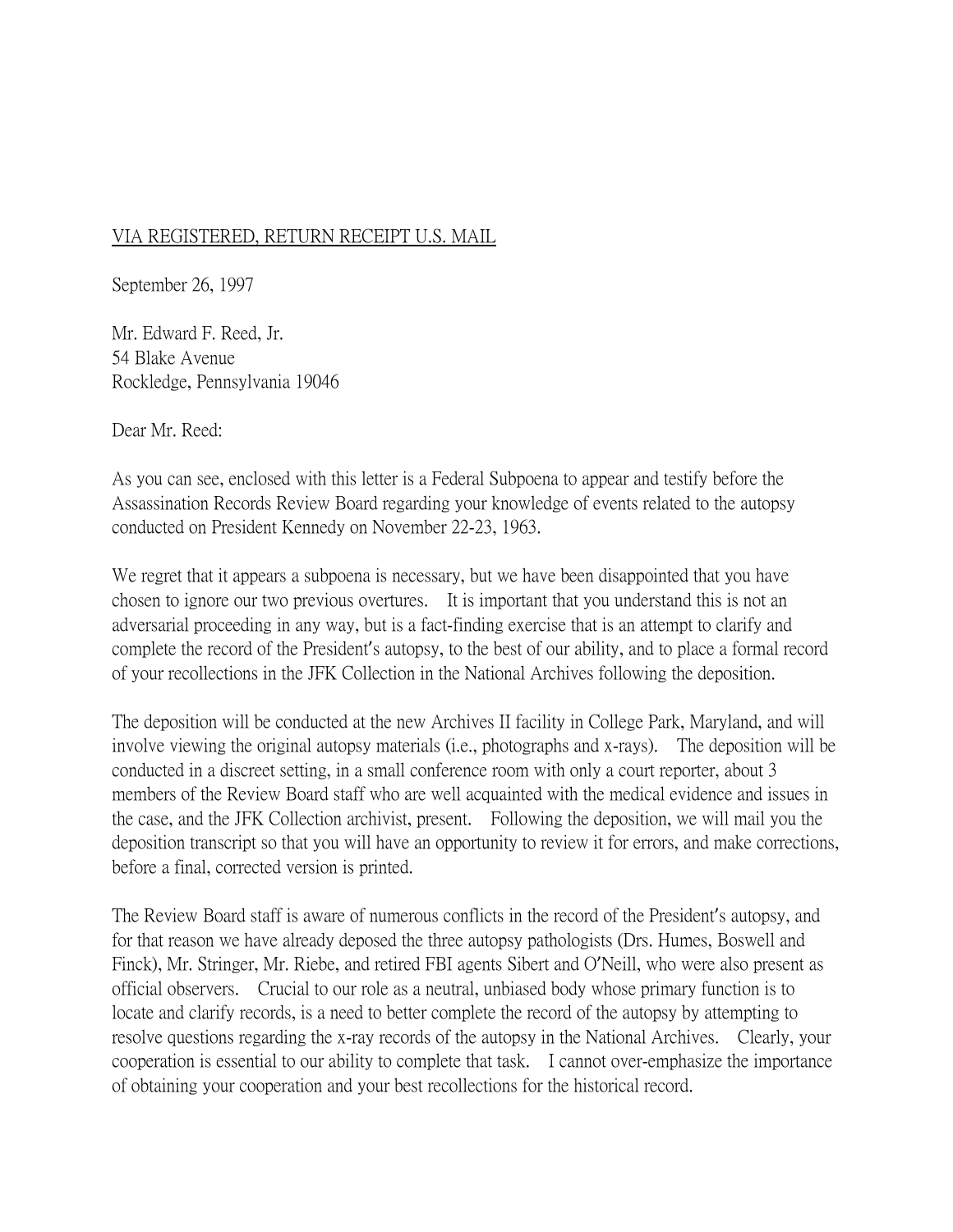Mr. Edward F. Reed, Jr. September 26, 1997 Page 2

No matter how unpleasant recalling the events of November 22-23, 1963 may be for any individual, numerous others have done their duty and come forward and provided their best recollections, under oath, for the Review Board, and we therefore expect that you will understand this requirement, and comply. I might add that for any person involved in the events of November 22-23, 1963 who may feel he was improperly, or inadvertently, ignored by past government bodies involved in studying the assassination, this is a unique opportunity to get one's best personal recollections and observations, stated under oath, on record for posterity. The Review Board has no association with past investigations into the assassination, and no agenda to uphold or refute any previous findings; and while we are not empowered to reinvestigate the assassination of President Kennedy, and will therefore not produce a report containing findings of fact or conclusions, we do have a serious responsibility to collect records, and to clarify the record where possible; it is this sober responsibility which we expect you will appreciate as you prepare to attend this deposition. I might add that the permanent record of your sworn testimony which we will leave in the JFK Collection in the National Archives will be a chance for you to make a final, definitive statement of your recollections and observations---more enduring than any other statement you may have made, by any other means, to any individual in the past. The records we leave in the Archives regarding the autopsy will be permanently available to all of the American people, who will be free to come to their own conclusions.

Please call Mr. Doug Horne of our staff, collect, at (202) 724-0088, sometime between September 30 and October 6, inclusive, so that we can arrange transportation for you at our expense. If the proposed date of October 22, 1997 is inconvenient for you, we would like to discuss with you an alternate date that is acceptable to both you and the Review Board. [The dates of depositions as printed in subpoenas are amenable to reasonable changes: for example, any other date the week of October 20-24, 1997 is acceptable if October 22 is an inconvenient day for you.] We look forward to hearing from you soon.

Sincerely,

T. Jeremy Gunn General Counsel

Enclosure